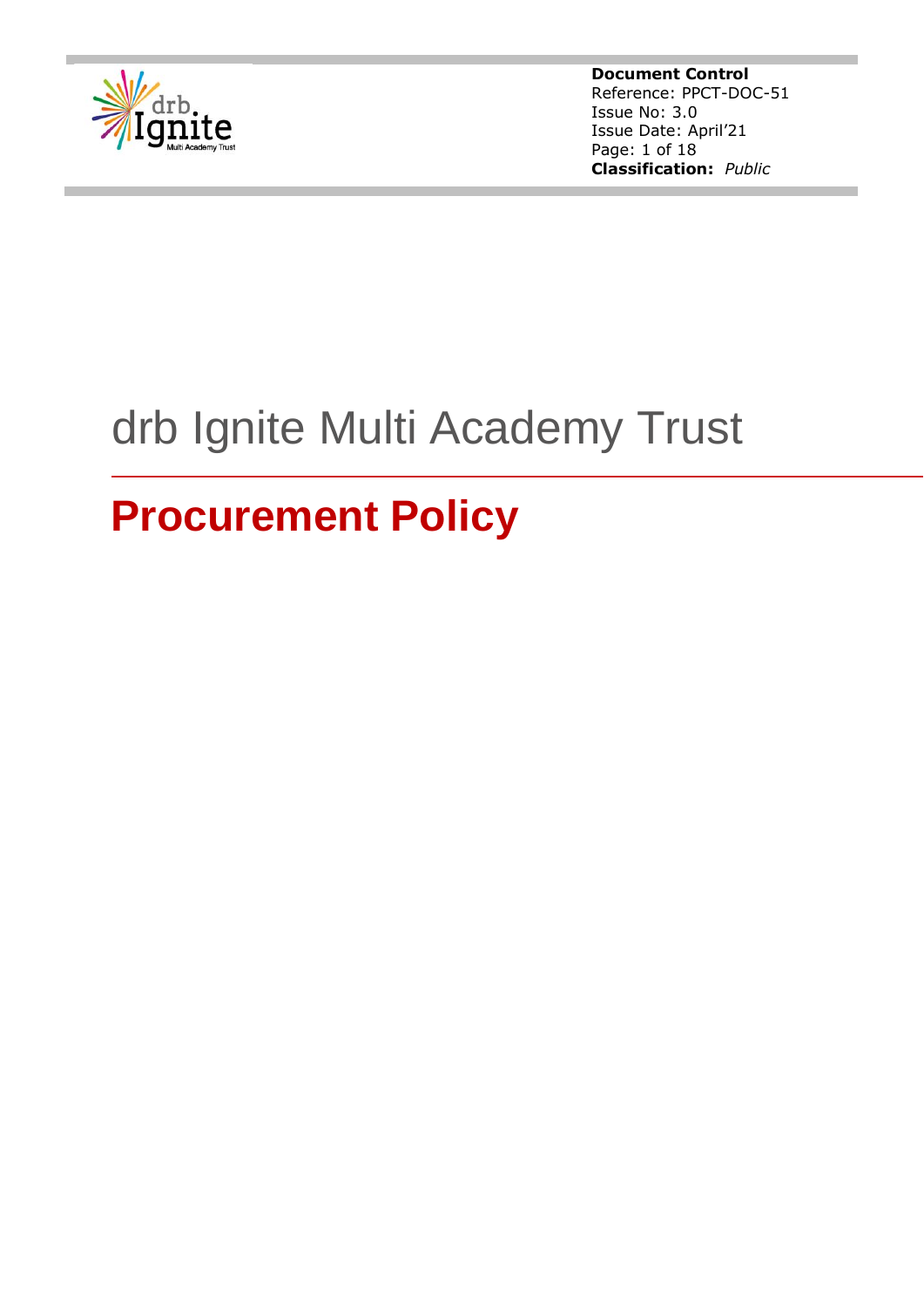

**Document Control** Reference: PPCT-DOC-51 Issue No: 3.0 Issue Date: April'21 Page: 2 of 18 **Classification:** Public

# **Contents**

| 1.  |  |
|-----|--|
| 2.  |  |
| 3.  |  |
| 4.  |  |
| 5.  |  |
| 6.  |  |
| 7.  |  |
| 8.  |  |
| 9.  |  |
| 10. |  |
| 11. |  |
| 12. |  |
| 13. |  |
| 14. |  |
| 15. |  |
| 16. |  |
| 17. |  |
| 18. |  |
| 19. |  |
| 20. |  |
| 21. |  |
| 22. |  |
| 23. |  |
| 24. |  |
| 25. |  |
| 26. |  |
| 27. |  |
| 28. |  |
| 29. |  |
| 30. |  |
| 31. |  |
| 32. |  |
| 33. |  |
| 34. |  |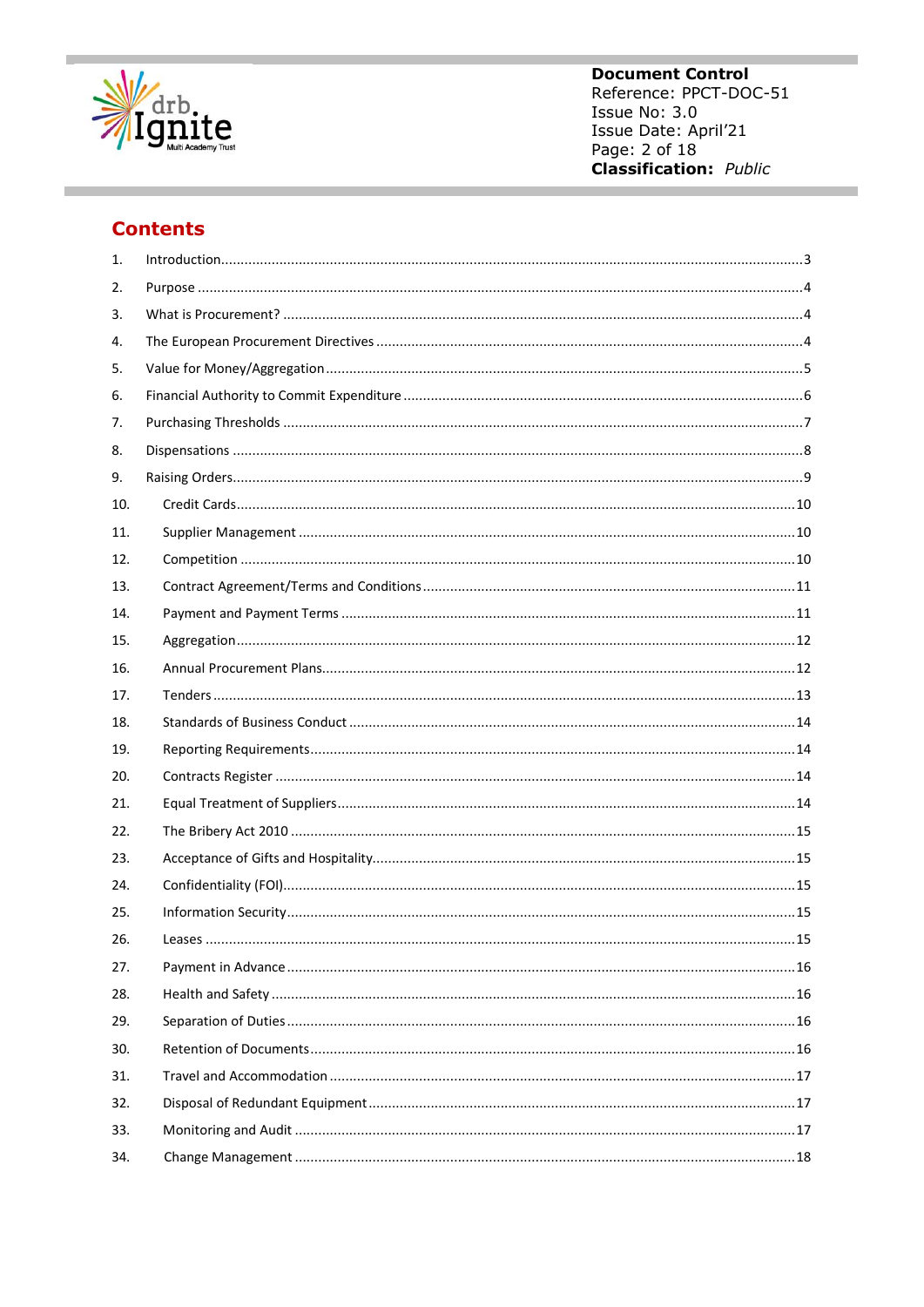

**Document Control** Reference: PPCT-DOC-51 Issue No: 3.0 Issue Date: April'21 Page: 3 of 18 **Classification:** *Public*

# <span id="page-2-0"></span>**1. Introduction**

- 1.1 The purpose of this Policy is to make the Trust Procurement process clear and signpost staff undertaking procurement activity to appropriate procedural guidance.
- 1.2 It is the Trust's policy to ensure that any spend of Public money regardless of value is carried out in a transparent and non-discriminatory way and in compliance with the Public Contracts Regulations, EU Procurement legislation, Bribery Act, Trust financial regulations, Scheme of Delegation and any other requirements of the DfE or ESFA.
- 1.3 This policy is intended to reflect and support the aims of the Trust by working with staff and suppliers to optimise value for money in the procurement of works, goods, and services. It aims to balance efficiency against risk factors in achieving value for money whilst promoting compliance and sustainability.
- 1.4 This policy should be read in conjunction with:
	- 1.4.1. Trust Financial Procedures Manual
	- 1.4.2. Governance Charter and Scheme of Delegation
	- 1.4.3. Conflicts of interest Policy for staff
- 1.5 The Trust Scheme of Delegation outlines who has authority to select contractors, award contracts and/or raise orders.
- 1.6 The Trust Procurement Policy is applicable to all purchasing activity regardless of value and should be followed by all staff involved in purchasing whether centrally or school based.
- 1.7 There is a duty on all staff who may be involved in any stage of the procurement process to apply the key principles of best practice procurement to achieve appropriate governance, value for money and suitable quality of goods and services to meet our business needs. To satisfy this requirement, the Trust will provide appropriate procedure guides and templates which must be used.
- 1.8 The Procurement Policy will be reviewed annually or whenever required by a change in legislation.
- 1.9 Where the DOF or their delegated representative are managing a procurement process on behalf of a school, this refers to members of the Trust Central Executive Team i.e. Director of Operations, Director of Estates etc.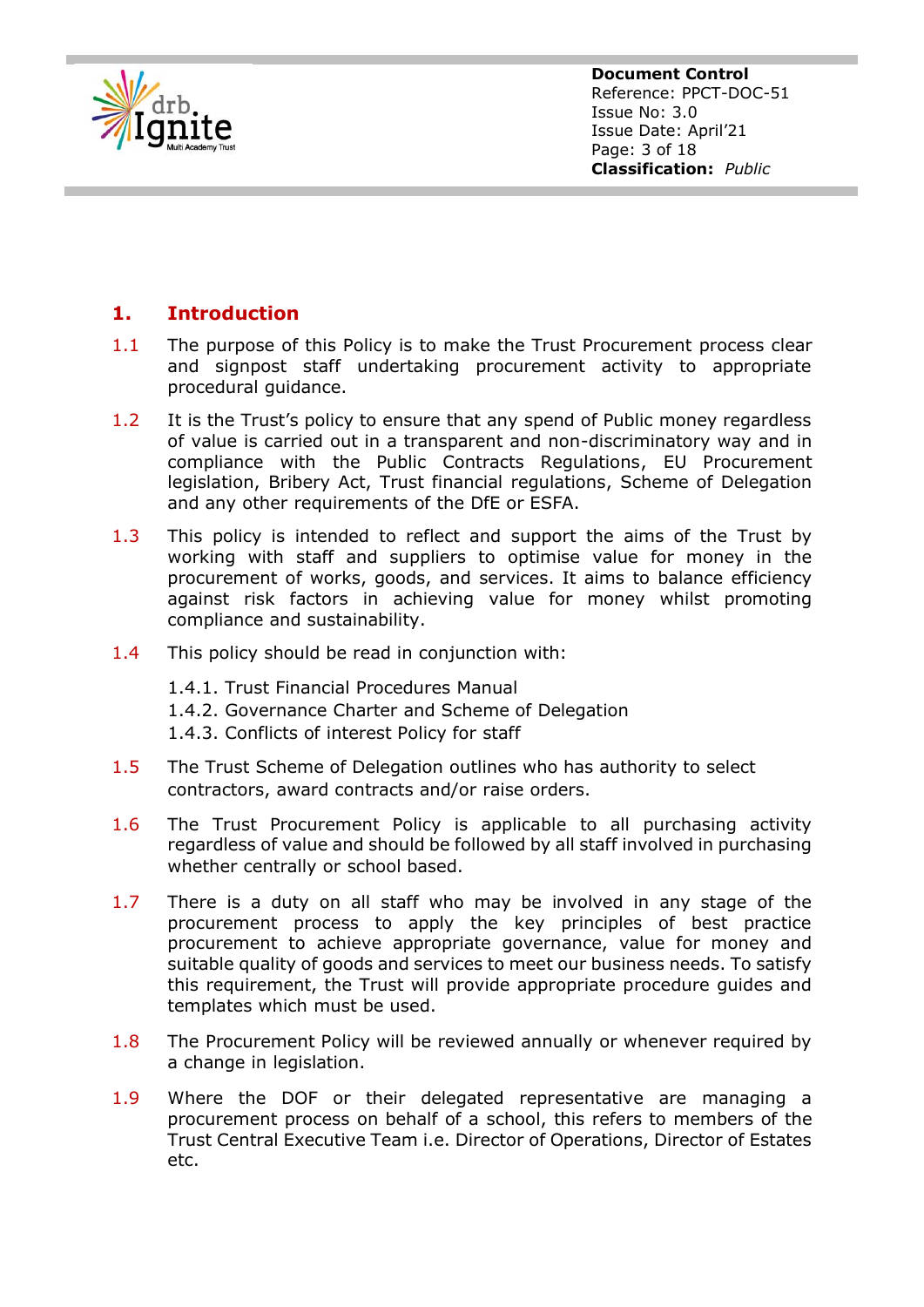

**Document Control** Reference: PPCT-DOC-51 Issue No: 3.0 Issue Date: April'21 Page: 4 of 18 **Classification:** *Public*

### <span id="page-3-0"></span>**2. Purpose**

- 2.1 When purchasing and contracting for goods and services, the Trust and its schools must always demonstrate compliance with procurement legislation and the proper and effective use of public funds. Purchasing procedures should also ensure that the goods, services, and work procured are for the correct quantity and quality, arrive on time and achieve best value. The following general principles must be therefore be adhered to:
	- **Transparency and Non-Discrimination**: in all purchasing activity the Trust must ensure that all contractors, suppliers and service providers are treated equally and without discrimination and must act in a transparent and proportionate manner. Procurement procedures must not be undertaken in a manner which artificially narrows competition, favours, or disadvantages any contractor, supplier, or services provider.
	- **Probity:** it must be demonstrable that all parties are dealt with on a fair and equitable basis and that there is no private gain, favouritism or corruption involved in any dealings of the Trust.
	- **Accountability**: the Trust is publicly accountable for its expenditure and for the conduct of its affairs.
	- **Value for Money:** the achievement of value for money underpins the appropriate use of all public funds, therefore as well as striving to achieve the best price possible for all purchases, consideration should also be given to other factors such as quality, suitability, availability, reliability of the supplier, terms available etc.

#### <span id="page-3-1"></span>**3. What is Procurement?**

3.1 Procurement is the process whereby goods, services and works are acquired. The procurement process spans a life cycle from identification of need and resources, through selection of suppliers, purchasing, contract management and disposal. Purchasing is the transactional process of buying the goods/services and is just one part of Procurement.

#### <span id="page-3-2"></span>**4. The European Procurement Directives**

4.1 As a public body, the Trust and its schools are subject to European Procurement Directives. The purpose of European Procurement Directives, covering supplies and works and Services, is to encourage and stimulate an open marketplace for public procurement throughout the EU.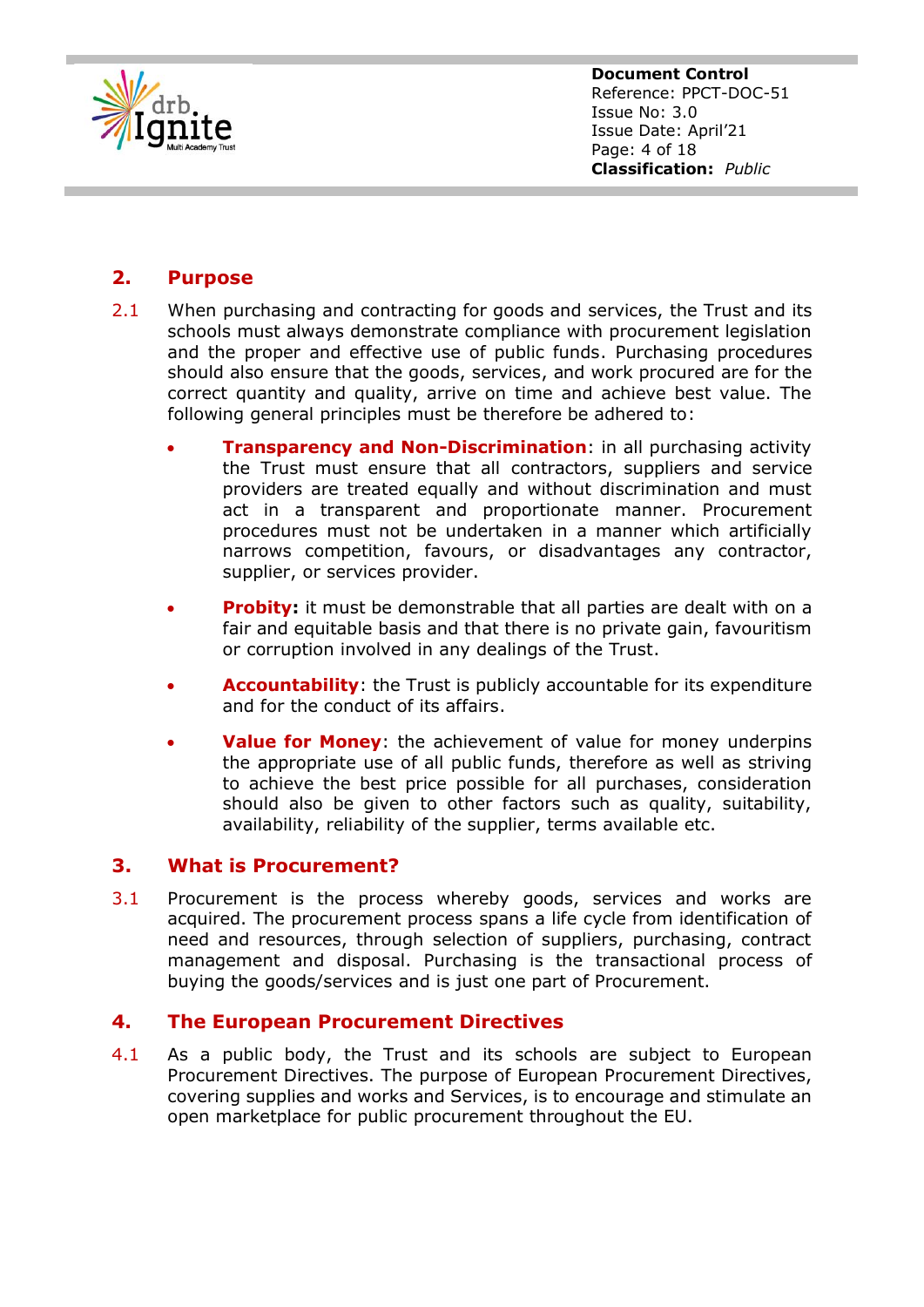

**Document Control** Reference: PPCT-DOC-51 Issue No: 3.0 Issue Date: April'21 Page: 5 of 18 **Classification:** *Public*

- 4.2 The European Procurement Directives set out the legal framework for public procurement. They apply when public authorities and utilities seek to acquire supplies, services or works. They set out procedures which must be followed before awarding a contract when its value exceeds set thresholds.
- 4.3 All UK contracting authorities, irrespective of the source of funding for a purchase, must comply with the Directives. Because of the importance of getting a good quality specification it is essential to plan early as European Procurement procedures are lengthy and employees with an order or contract expenditure with lifecycle costs approaching the European Procurement Directives tender threshold (currently £164,176 for goods and services and £4,104,394 for works) must consult with the Trust Director of Finance as early as possible to avoid any delays.
- 4.4 Even when a tender process is not subject to the European Procurement Directives (for example because the estimated value of a contract falls below the relevant threshold), EU Treaty based principles of nondiscrimination, equal treatment, transparency, mutual recognition and proportionality apply. Some degree of advertising, which is appropriate to the scale of the contracts, is necessary to demonstrate transparency. This is in line with the UK objective of achieving value for money in all public procurement.
- 4.5 The above guidelines in respect of the European Procurement Directives will be reviewed now that the UK has left the EU. The Trust is currently awaiting for the government to publish the new legislation that will apply.

#### <span id="page-4-0"></span>**5. Value for Money/Aggregation**

- 5.1 Value for money is the optimum combination of whole life cost and quality (or fitness for purpose) to meet the user's requirement. This is rarely possible with the lowest price alone. To ensure that all purchases obtain optimum Value for Money, a range of procurement templates outlining the steps to be taken for varying levels of procurement are available. All purchases must be made in accordance with these guides, except in exceptional circumstances where a dispensation may be granted.
- 5.2 All School purchases over £25,000 must be managed by the DOF and in these cases early involvement is recommended to ensure expectations are clear and timelines are achievable.
- 5.3 All School purchases in excess of £25,000 (excluding VAT) will require preapproval from the DOF to confirm the process and budget before a commitment can be made.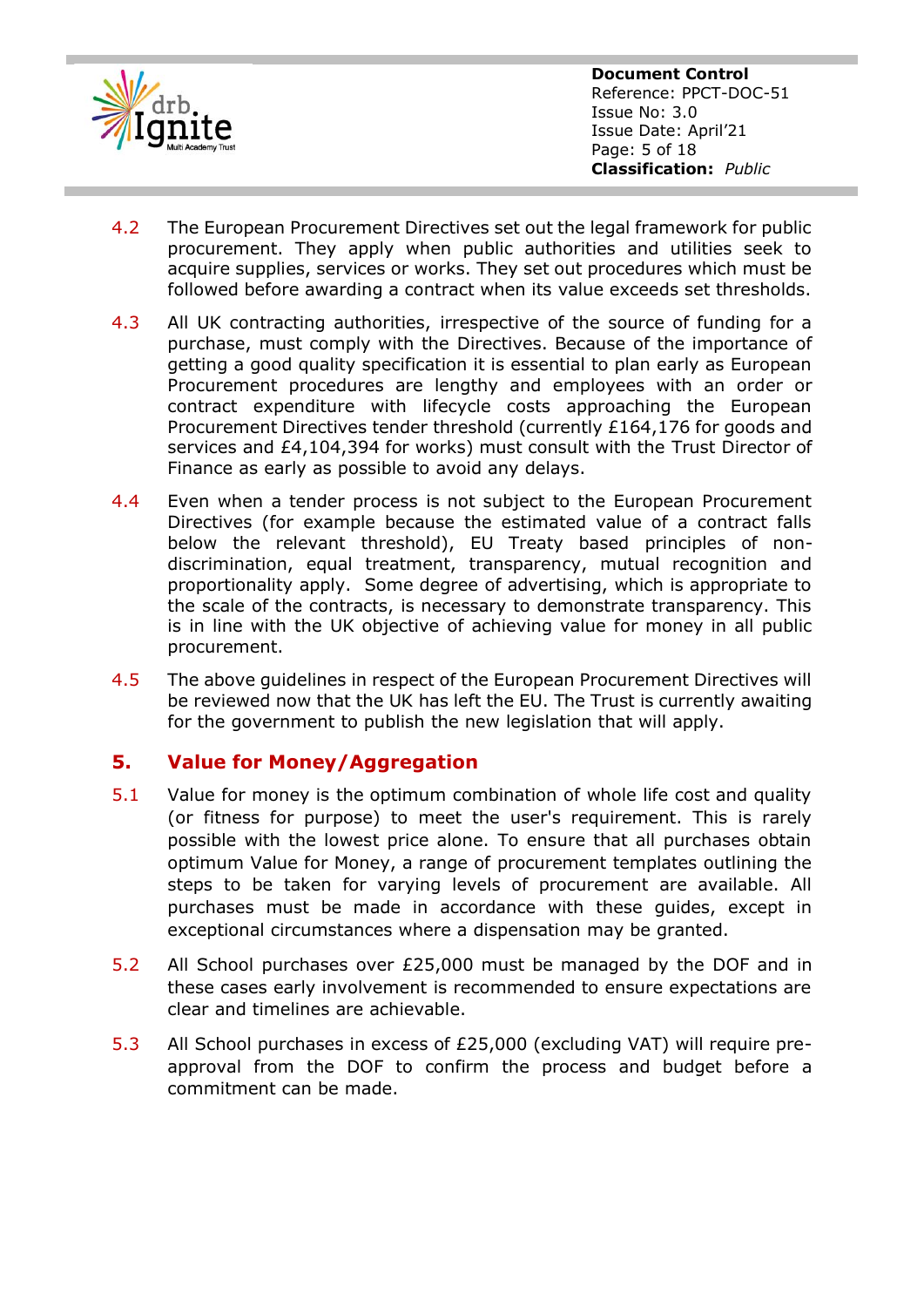

- 5.4 Unless below the threshold for obtaining multiple quotations or tenders, all procurement of goods, works, services or consultancy should be acquired by effective competition. Including adequate publication of the contract opportunity, unless there are convincing and justifiable reasons to the contrary. Competition promotes efficiency and effectiveness in expenditure. Awarding contracts on the basis of value for money following competition contributes to the competitiveness of supplies.
- 5.5 The Trust has a duty to comply with the requirements of EU Procurement Legislation and Academy Funding Agreements. In order to do so the DOF will review all proposed purchases over £25,000 in the context of total Trust expenditure to come to a decision whether the potential requirement to aggregate is complementary or contrary to the requirement to show value for money.

#### <span id="page-5-0"></span>**6. Financial Authority to Commit Expenditure**

- 6.1 Any process which involves committing the Trust or a school to expenditure must be approved in accordance with the Scheme of Delegation. The Scheme of Delegation confirms who has the authority and to what financial level.
- 6.2 Any member of staff placing a purchase order on behalf of the Trust or a school must be sure that they have the correct level of authority to do so in accordance with the Scheme of Delegation and where required must obtain approval from a more senior member of staff with a higher approval limit if necessary.
- 6.3 The Trust operates a system of devolved financial authority under which Headteachers are responsible for the decision-making process and planning purchasing decisions. In accordance with this Procurement Policy for lower value purchases, the DOF or DOO may provide technical and professional support if requested, however where the value of purchases exceed £25,000 the DOF will manage the process on behalf of a school. In these cases, a school is still responsible for specifying requirements, evaluation criteria and committing funding.
- 6.4 No member of the Trust may approve purchases unless they have been given authority within the Scheme of Delegation to do so.
- 6.5 No member of the Trust is authorised to commit the Trust or a school to expenditure without first ensuring that there is adequate budget provision.
- 6.6 Schemes of work should not be artificially broken down into smaller orders to phase the issue of purchase orders and thereby circumvent either authorisation levels or the requirement to obtain further quotes/tenders.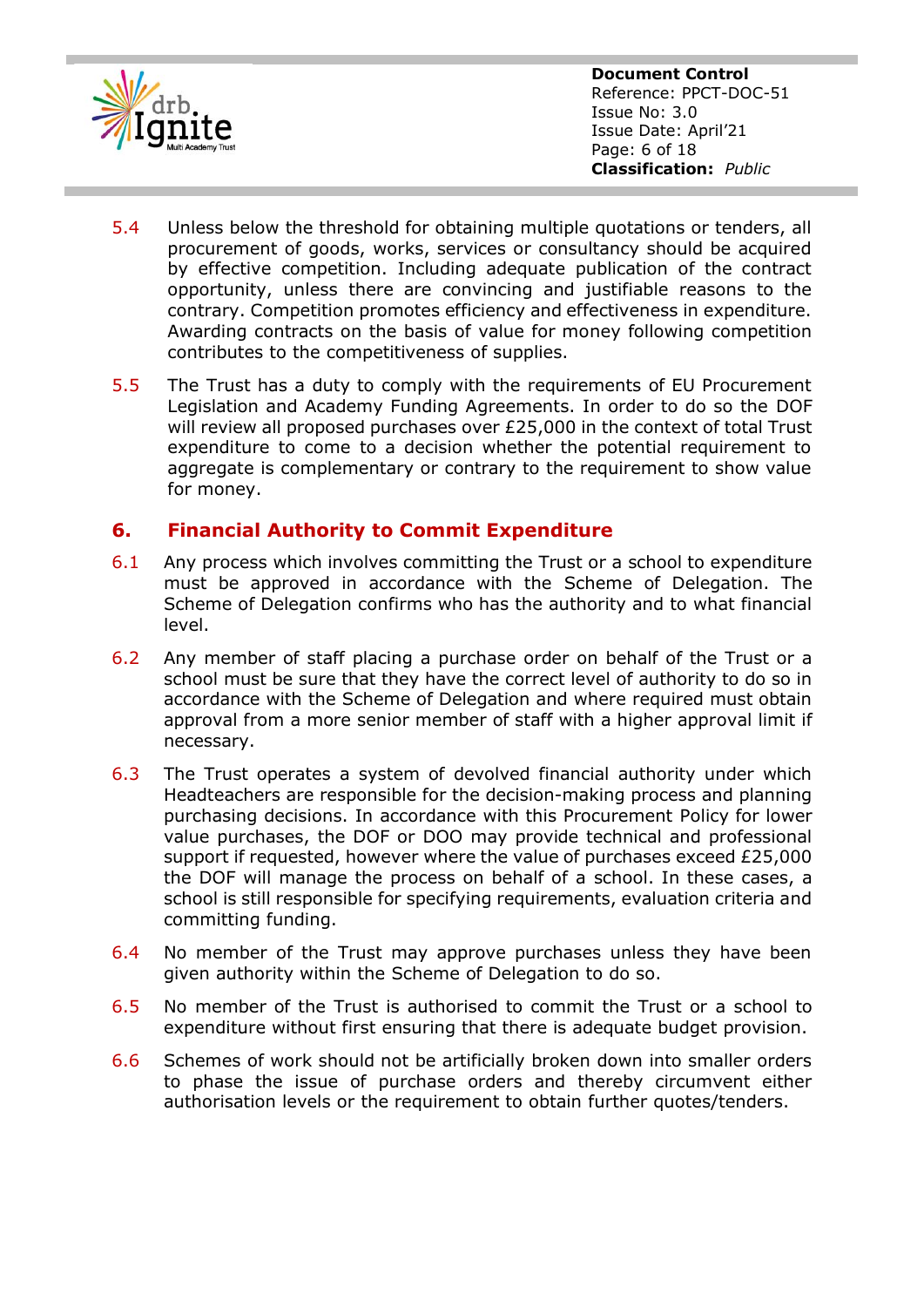

**Document Control** Reference: PPCT-DOC-51 Issue No: 3.0 Issue Date: April'21 Page: 7 of 18 **Classification:** *Public*

# <span id="page-6-0"></span>**7. Purchasing Thresholds**

- 7.1 There are two types of threshold governing the procurement for the Trust and schools. Firstly, authority to commit expenditure, which is covered in the Scheme of Delegation and secondly the procurement process which is governed by the anticipated lifecycle costs of the procurement.
- 7.2 The various transactional thresholds and procurement process required is covered in detail in the associated procurement process guides which must be followed, however, they are outlined briefly below:
	- Below  $£5,000 a$  minimum of one written quotation (All quotations to be provided on company letterhead paper or company headed email before acceptance) from suitable supplier/contractor.
	- $£5,001 £10,000 obtain three written quotations from suitable$ suppliers/contractors.
	- £10,000 £50,000 At least three formal quotations should be obtained in writing by a specified date and time and based on a written specification and evaluation criteria. These should be attached to the purchase order and filed alongside the rationale for selecting the chosen supplier. This process will be managed by the DOF
	- £50,000 to £181,000 Subject to a formal tendering process to include four tenders. The Trust Board may choose to waive the £50,000 limit, subject to an approved business case.
	- Over £181,000 EU compliant OJEU tender procedures or use of EU compliant framework and to be managed by the DOF.
- 7.3 Where the DOF or their delegated representative is managing a procurement process on behalf of a school, orders will not be raised without approval from the budget holder in accordance with the Scheme of Delegation.
- 7.4 Where there is a recommendation to award a contract to, or place an order, with an organisation which has not submitted the lowest priced bid there will be evidence presented that shows it has been evaluated using the Most Economically Advantageous Tender (MEAT) providing the evaluation scores to be retained on file. However, if this is for any other reason approval must be sought before confirming award or raising an order in accordance with the scheme of delegation.
- 7.5 From 1st April 2019, in the case where contracts may be awarded to companies who the Members, Directors or staff have declared as a related party, there is a requirement to notify the ESFA in advance and to seek ESFA approval for those contract that exceed £20,000 either individually or cumulatively.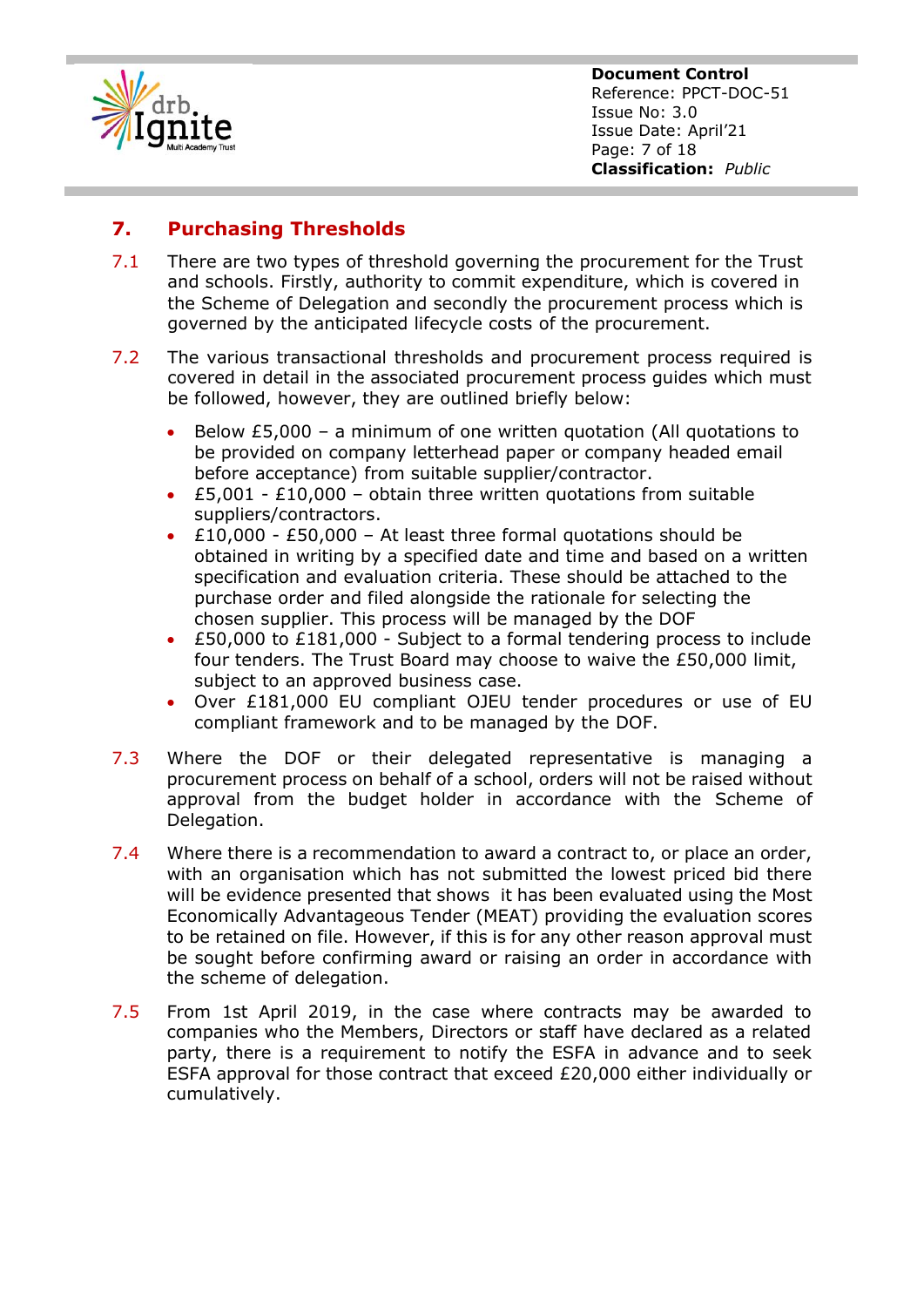

#### <span id="page-7-0"></span>**8. Dispensations**

- 8.1 In limited circumstances a dispensation from the requirement to obtain alternative quotes may be granted. This may include authority to solicit a single quotation, to award a contract or place an order without having obtained the requisite number of tenders or quotations or to directly award a contract.
- 8.2 All dispensations from schools require prior approval from the DOF before progressing and must not result in a breach or procurement legislation or be contrary to the Trust Scheme of Delegation.
- 8.3 All dispensations from the DOF or their delegated representative require prior approval from the Chief Executive Officer before progressing.
- 8.4 Full details of the circumstances and reason where a dispensation may be granted are included below:
	- All dispensation requests, whether approved or rejected will be reported to the Finance Committee. Staff may be called upon to attend the Finance Committee to explain the reasons for requesting a dispensation.
	- Dispensations from the requirement for competitive quotations/tenders must not be used to avoid competition, or for administrative convenience, or to award fresh/further work to a supplier originally appointed through a competitive procedure.
	- All dispensations will be subject to obtaining and documenting appropriate evidence for single quotation/tender action; obtaining authorisation for such action in accordance with the approved Scheme of Delegation and never breaching current Public Contract Regulations or the relevant OJEU thresholds.
- 8.5 Subject to approval as outlined in the Trust's Scheme of Delegation, dispensations may be granted, with appropriate justification, for the following reasons:
	- Unforeseen emergency requirement
	- The goods or services are only available from one source and there is no possibility of the Trust's requirements being met in any other way
	- An extension is required to a current contract in order to allow sufficient time to complete a competitive tendering exercise (but failure to have planned the re-procurement would be justification for a single tender)
	- Where the seeking of tenders and subsequent contract award could cause significant operational difficulties and where any potential savings would be outweighed by those operational issues (which along with VFM analysis must be documented) and only for use in circumstances to be approved in accordance with the Scheme of Delegation, under specific advice of the Director of Finance in terms of compliance with the EU and UK legislation and subject to approval by the CEO and subsequently reported to the Finance Committee.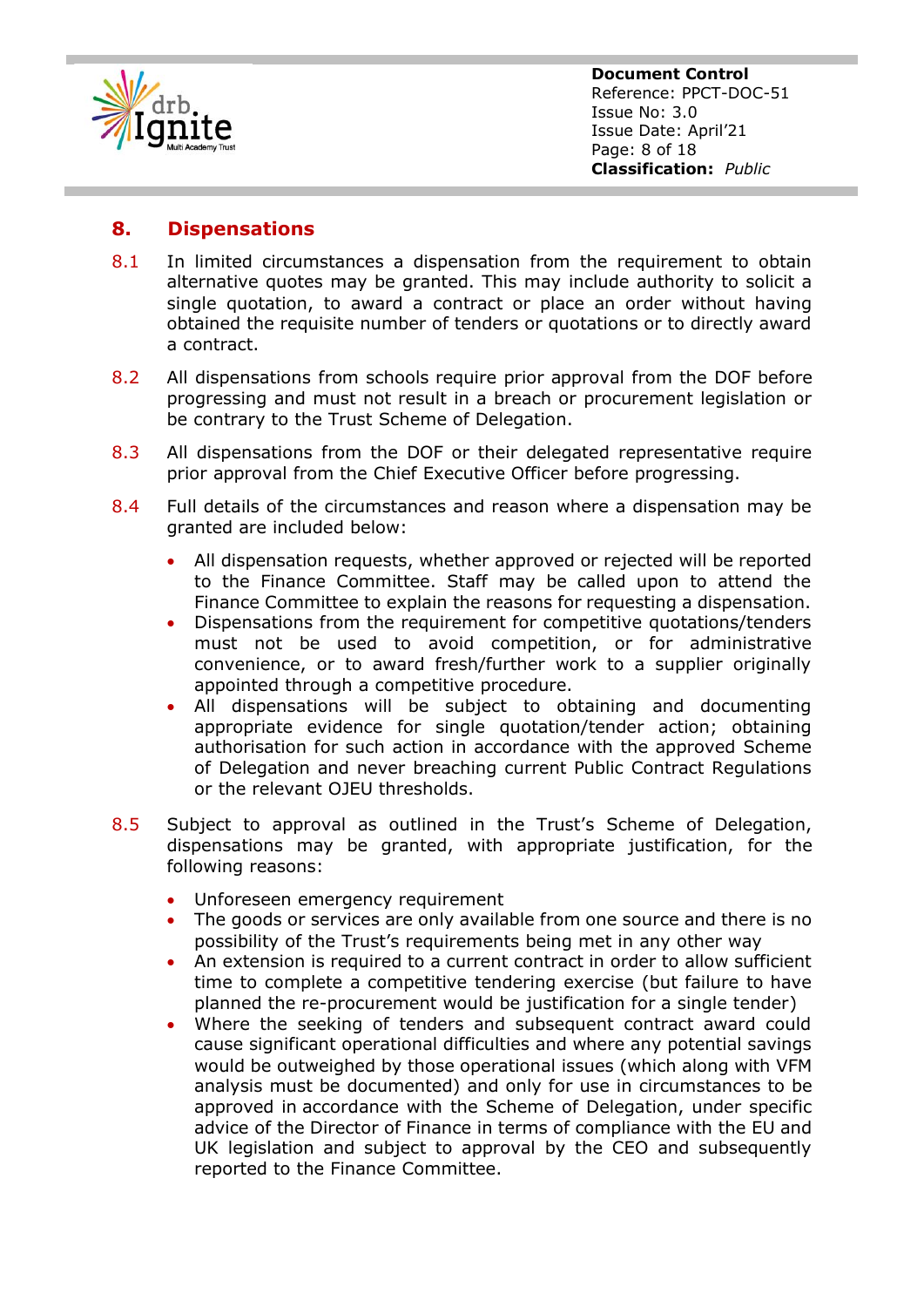

**Document Control** Reference: PPCT-DOC-51 Issue No: 3.0 Issue Date: April'21 Page: 9 of 18 **Classification:** *Public*

- 8.6 The DOF or their delegated representative may develop a schedule of dispensations for specific areas which staff may use under certain circumstances.
- 8.7 A record of the reason(s) for the seeking and granting/declining of dispensations will be kept for at least three years.

#### <span id="page-8-0"></span>**9. Raising Orders**

- 9.1 Following the raising of a requisition which must be approved in accordance with the Scheme of Delegation (to enable the School Business Manager to raise an order), official orders must be raised for all goods, works, services and/or consultancy required by the Trust or a School using Access (the Trust's financial operating system), unless specifically exempted. The procurement procedures guidance documents in the purchasing process must contain adequate controls to ensure that:
	- Official orders are raised in respect of all goods, services and works required by the Trust and its Schools, except for those specifically exempted
	- Only goods, services and works required by the Trust and its schools are ordered
	- Competitive quotations or tenders are obtained for all orders where the value of goods, services or works, individually or for a series of contracts, would exceed the relevant financial thresholds
	- Orders for goods, services and works are placed with the most appropriate suppliers in terms of costs, quality and delivery
	- Goods, services and works received are in accordance with those ordered
	- Payments are made only in respect of invoices authorised in accordance with the approved Scheme of Delegation and the Trust's funds are adequately safeguarded
	- All payments are accounted for properly, promptly and in full
	- Relevant, timely and accurate management information on non-pay expenditure is produced and utilised Adequate physical and logical security is in place

In accordance with the Trust's avoidance of gain/financial probity policy; before raising any order, checks must be carried out to ensure that no one who has declared a conflict of interest in relation to the purchase or the supplier/service provider has been involved in the selection process.

9.4 No order shall be placed, or contracts altered or extended, with the intention of avoiding the relevant thresholds applicable within these Financial Regulations. In the event that the terms of any purchase order or contract have to be amended, an official variation order must be approved accordance with the Scheme of Delegation and issued by the School Business Manager/DOF or their delegated representative as appropriate.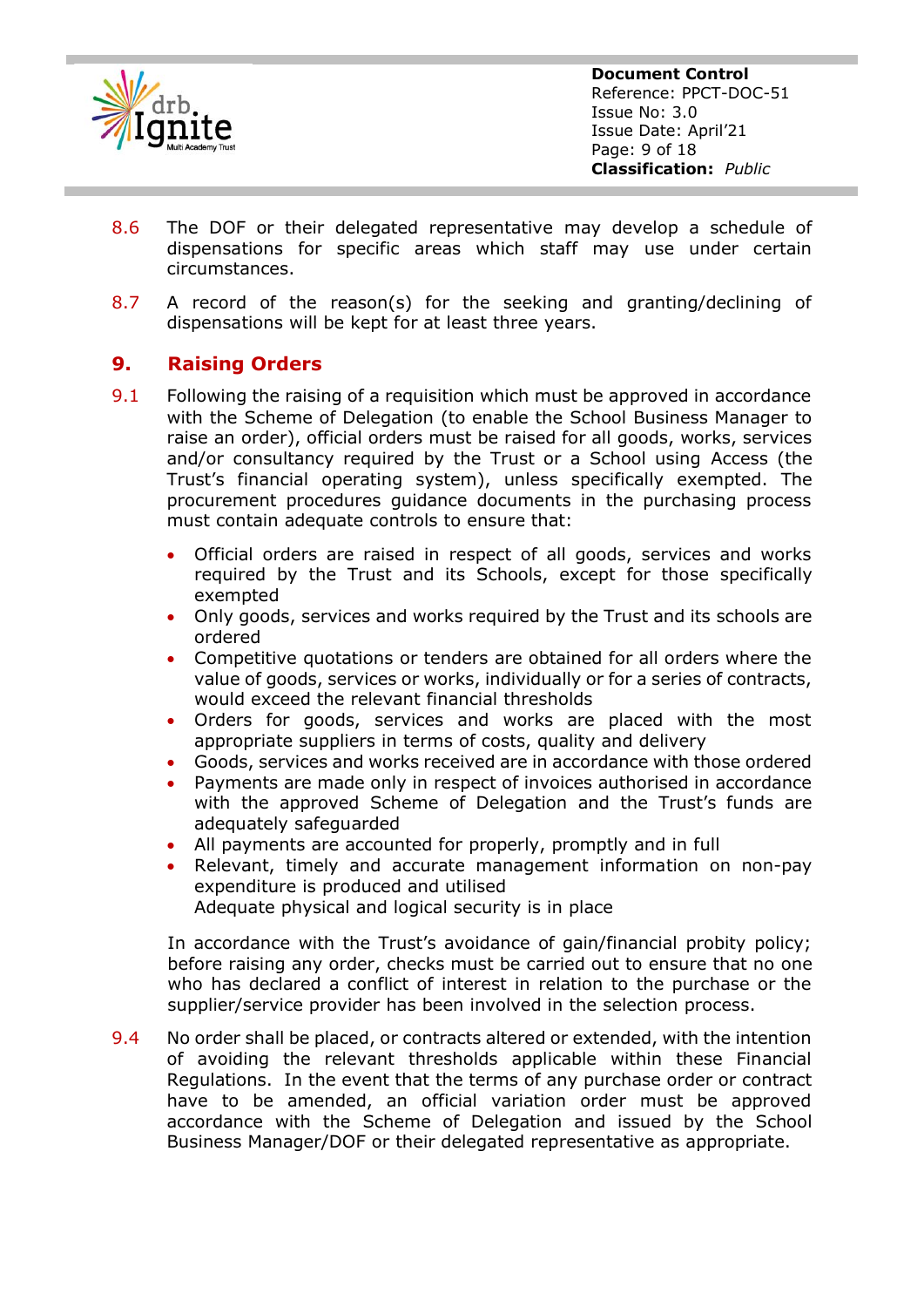

## <span id="page-9-0"></span>**10. Credit Cards**

- 10.1 The Trust recognises the benefits of credit cards as an alternative means of paying for goods and services. The advantages include reducing paperwork, reduced administration time and costs, the opportunity to make online purchases and seek discounts from suppliers on the basis that they receive immediate payment.
- 10.2 Credit cards are particularly suitable for high volume, low value purchases, booking off site visits and for site staff to order building materials etc.
- 10.3 Full details governing the distribution and use of credit cards is subject to the Credit Card Policy and associated procedures detailed in the Financial Procedures Manual.

#### <span id="page-9-1"></span>**11. Supplier Management**

- 11.1 Purchase orders, contracts and payments should only be raised/made to suppliers which have passed Trust vetting procedures and have been added to the Access Finance system.
- 11.2 New suppliers may only be added to the Access Financial system following completion of a new supplier form and the requisite vetting procedures.
- 11.3 All existing suppliers will be vetted on a three-year cycle in accordance with the Trust guidance on vetting suppliers.
- 11.4 All staff who may raise purchase orders for work should satisfy themselves that where required, contractors have appropriate DBS clearance before raising an order for work. The Trust will issue guidance for the safeguarding of pupils whilst contractors are on site which must be followed.

#### <span id="page-9-2"></span>**12. Competition**

- 12.1 Subject to the thresholds in **section 4**, competition should be proportionate to the level of expenditure, complexity, and risk. To minimise procurement costs for the Trust and suppliers, avoid doubt and ensure compliance with legislation, best practice and Trust Financial regulations, procedures documents and templates for procurement at all levels have been provided which must be followed.
- 12.2 Care should be taken to specify accurately the goods/services required in a way which is unambiguous, offers equality, removes barriers to participation by small and medium size enterprises (SMEs), and selfemployed people without discriminating against others.
- 12.3 Any minimum standards should be proportionate to the contract and not discriminatory other than where legally required.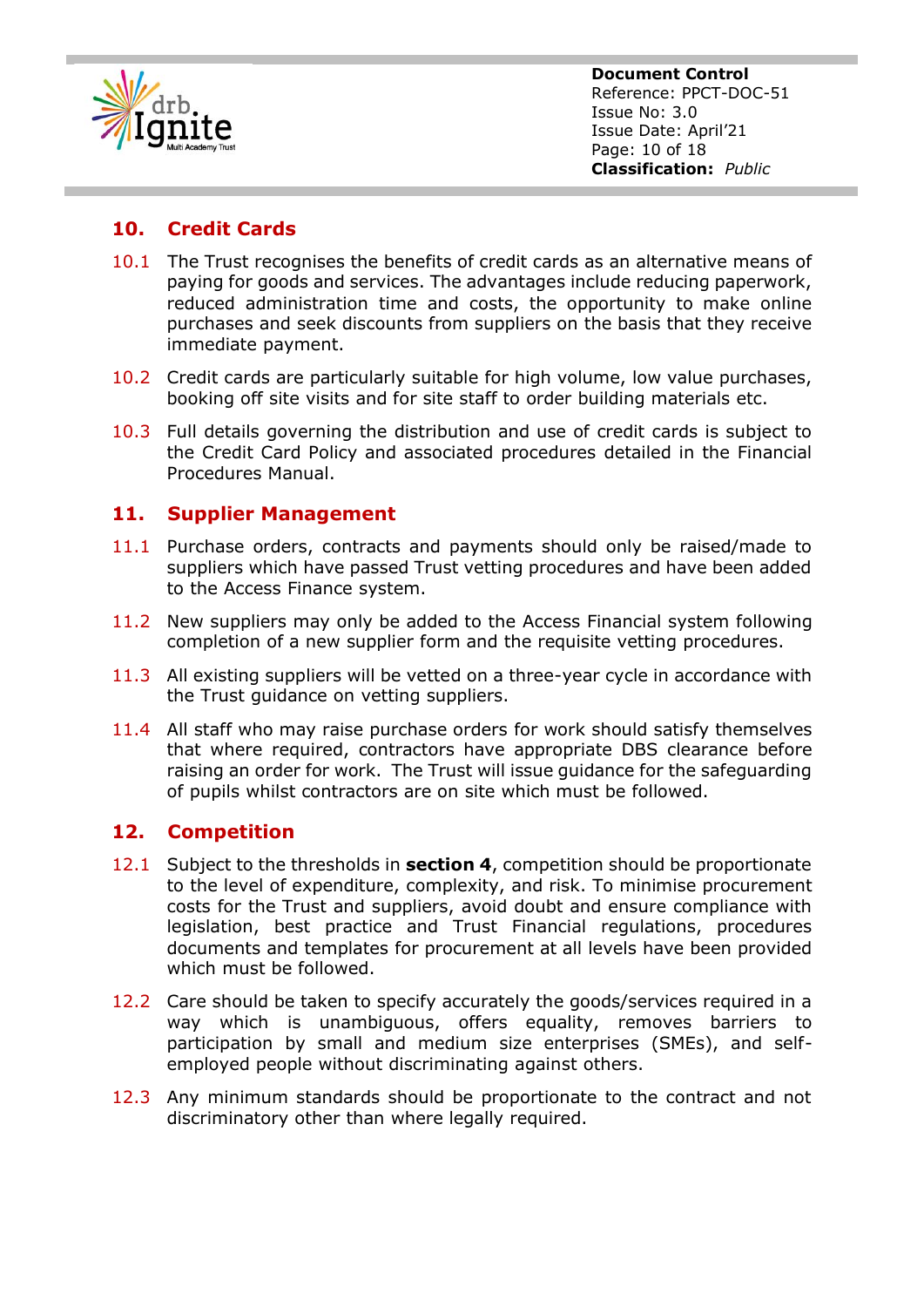

- 12.4 All requests for quotations must be made using the appropriate templates and in accordance with the guidance most relevant to the estimated value of expenditure.
- 12.5 When estimating the value of a contract, unless it is a one-off cost, the actual costs of the works, goods or services must be for the whole life costs and include any on-going costs. If the whole life is unknown, then four years should be the baseline. Once the whole life costs have been estimated the appropriate procurement procedure should be followed.
- 12.6 All procurement over £25,000 must be reviewed and/or carried out by the DOF or their delegated representative in accordance with relevant EU legislation by either undertaking a compliant tender process or by using an established, relevant, and accessible compliant framework.

#### <span id="page-10-0"></span>**13. Contract Agreement/Terms and Conditions**

- 13.1 All procurement should be carried out using the Trust's terms and conditions as outlined in the various procurement procedure guides and templates. There may be certain exceptions to this where the use of an established framework or access to specific software requires it. In any case any departure from Trust terms and conditions must be approved by the Director of Finance before agreement is made.
- 13.2 Any agreement, contract or lease with a supplier which requires a signature by a member of Trust or school staff (not including general orders for goods and services) should be forwarded to the Director of Finance or their delegated representative for review prior to signature.
- 13.3 A signature on an agreement or contract, or even an email response indicates that the Trust or School accepts the suppliers Terms and Conditions which may not be favourable.
- 13.4 Following the identification of the most favourable offer for the Trust, or its schools, whether by best value, quotation or tender, consistent with the thresholds identified above, the contract may only be awarded by those officers to whom the Trust Board has delegated such authority within the approved Scheme of Delegation. The required authority to accept other than the lowest quotation or tender is also included within the Scheme of Delegation.

#### <span id="page-10-1"></span>**14. Payment and Payment Terms**

- 14.1 Unless a credit card has been used to make a payment, all invoices from suppliers should be entered on the Access finance system once approved and then paid by BACS.
- 14.2 The Trusts standard payment terms are 30 days following receipt of a correct invoice, unless alternative arrangements have been agreed at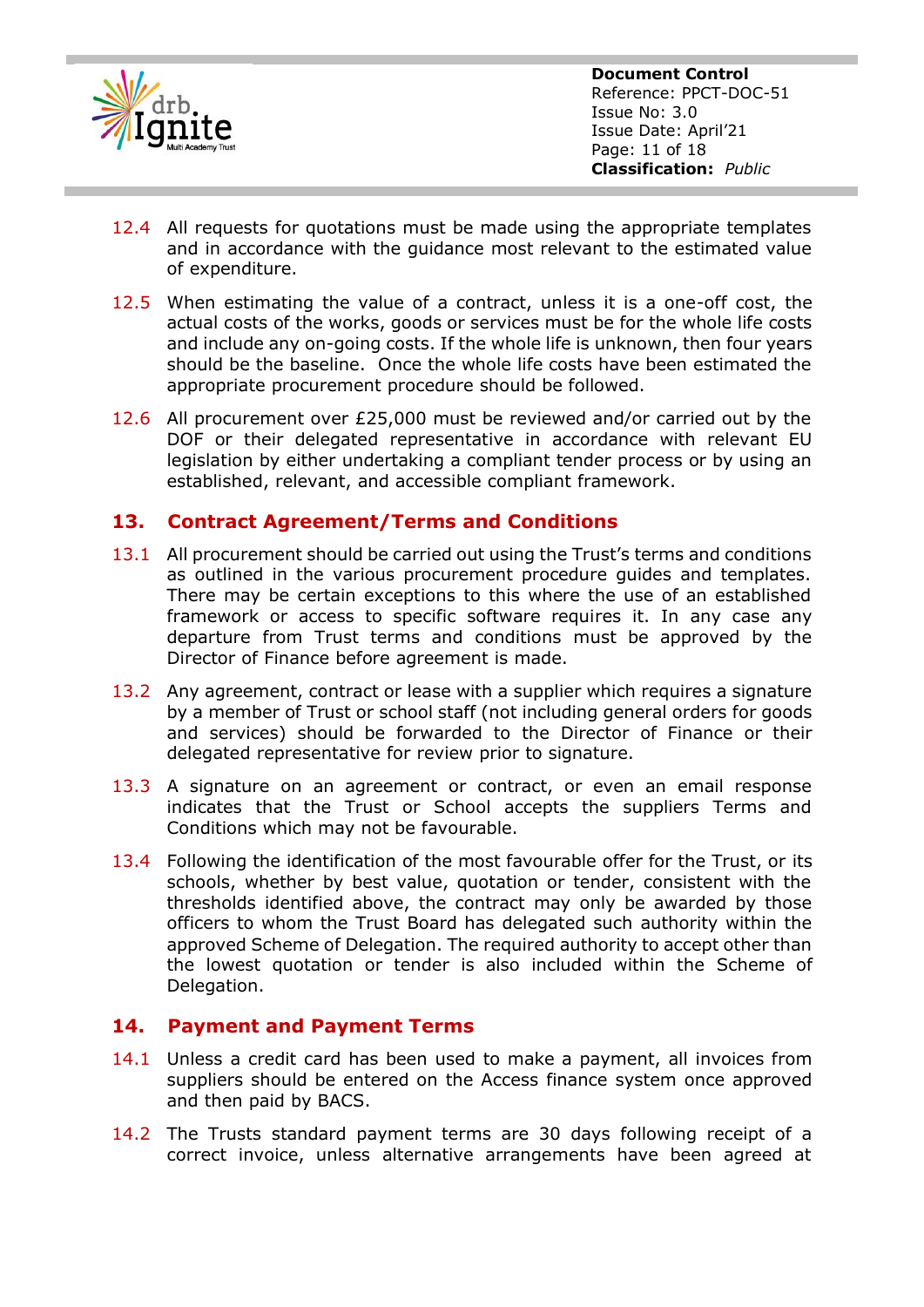

purchase order stage, for example orders placed by schools shortly before the summer break

- 14.3 Where purchases are made using established frameworks, the payment and other terms and conditions are likely to be those of the framework. Before purchasing from any framework, it should be confirmed that it is permissible for the Trust or a school to use the framework and where required an appropriate access agreement has been approved by the Director of Finance.
- 14.4 Payment should only be made on receipt of goods. Where services are being procured then payment for work in progress or agreed interim stages may be appropriate in accordance with the approved guidance and subject to sign off from the Director of Finance.

### <span id="page-11-0"></span>**15. Aggregation**

- 15.1 EU legislation sets out how and when multiple orders and contract values for the same type of work should be added together for the purposes of deciding what procurement process is applicable.
- 15.2 Should a school or the Trust identify that specific expenditure is reaching or has exceeded the current EU threshold then action should be taken to reprocure the goods/services in a compliant manner as a matter of urgency. The Director of Finance or their delegated representative will review half termly reports to ensure that this is the case.
- 15.3 In appropriate circumstances the Director of Finance or their delegated representative may identify opportunities to establish locality or corporate contracts on behalf of schools. Schools will be invited to participate, however in such cases the Director of Finance or their delegated representative will work on the basis that this expenditure does aggregate and procure accordingly.

#### <span id="page-11-1"></span>**16. Annual Procurement Plans**

- 16.1 The Director of Finance or their delegated representative will complete an Annual Procurement Plan setting out key tender activity and milestones. The plan will include the use of the contract list to plan the requirement for future tenders, ongoing reviews of contracts, strategic areas of development, and any policy and procedural development that are required.
- 16.2 Schools are required to complete an Annual Procurement Plan, following procurement procedure guidance detailing key purchases for the year with lifecycle costs in excess of £5,000. This is to enable the Director of Finance or their delegated representative to identify any opportunity to procure similar services either regionally or Trust wide, exploit value for money opportunities and identify potential aggregation or breaches to threshold.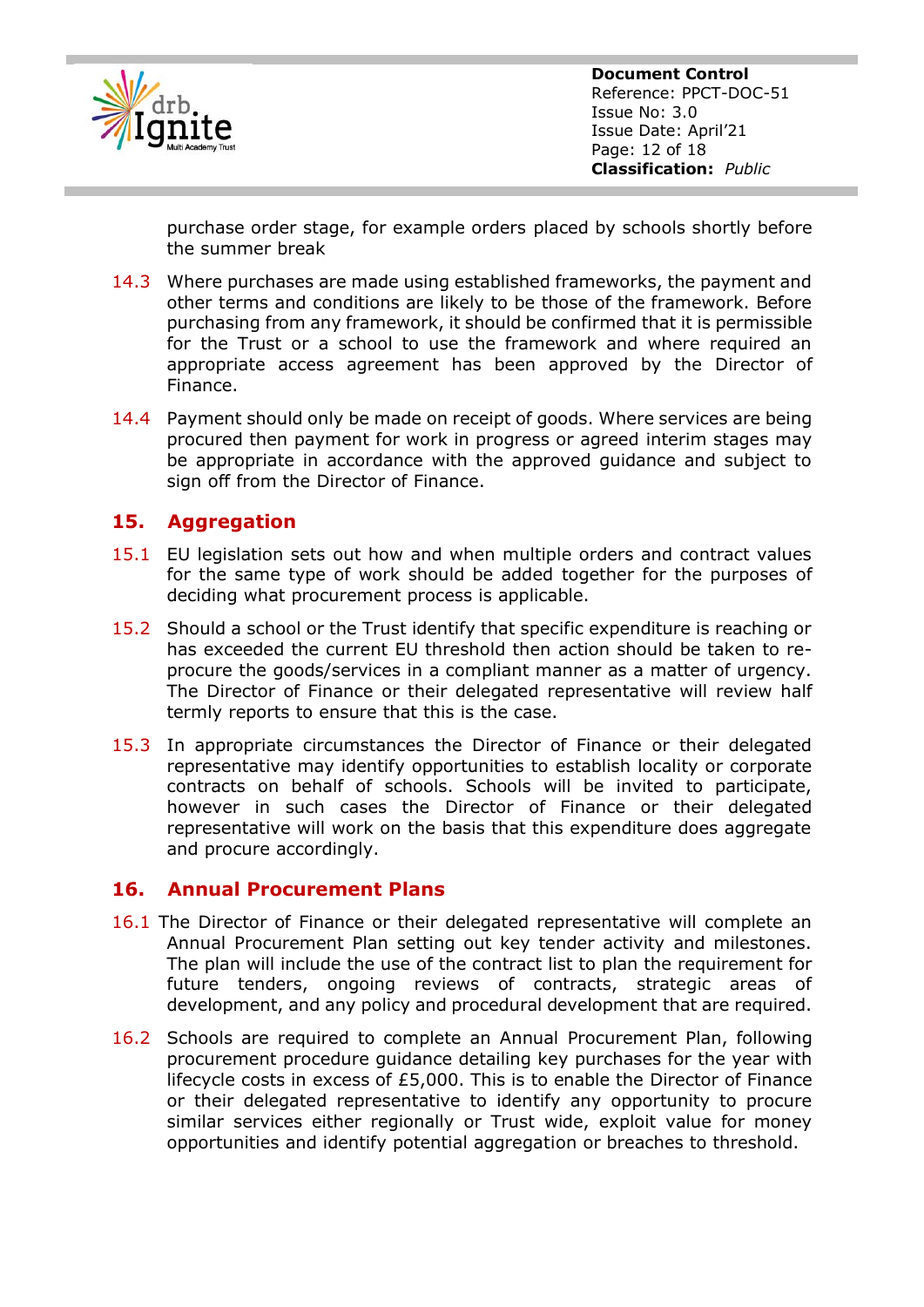

**Document Control** Reference: PPCT-DOC-51 Issue No: 3.0 Issue Date: April'21 Page: 13 of 18 **Classification:** *Public*

- 16.3 The Trust is committed to the preparation and the continued development of the procurement plan. The Director of Finance or their delegated representative will continually review the procurement requirements of the Trust and schools whilst complying with all relevant legislation.
- 16.4 The practice of renewing annual contracts is not permissible unless specific provision has been made within the original procurement process for contract extensions. Re-procurement should feature on the annual procurement plan and be commenced in a timely manner to ensure completion and transfer to a new contract is managed effectively.
- 16.5 To avoid the inefficiencies of re-procuring services annually, the Director of Finance or their delegated representative will work with schools to review procurement plans and develop multi-year contracts.

### <span id="page-12-0"></span>**17. Tenders**

- 17.1 Any expenditure over £25,000 must be subject to tendering in accordance with Trust Financial Regulations and UK Public Contract Regulations 2015 and if the anticipated value is over the current threshold then also in accordance with EU procurement legislation.
- 17.2 All tendering where the anticipated lifecycle costs are in excess of £25,000 must be undertaken by Director of Finance or their delegated representative.
- 17.3 The Director of Finance or their delegated representative will select and manage the most appropriate procurement process in accordance with the anticipated value, any potential aggregation and Trust tendering guidelines which are compliant with current procurement legislation. This may include the use of frameworks or bespoke tenders.
- 17.4 Tendering procedures may take up to six months depending on lifecycle costs and compliance with legislation. Failure to programme sufficient time for procurement will not be reason to grant a dispensation.
- 17.5 All current and future tenders are advertised using the Trust website or alternative more appropriate means if necessary or legally required. It is the responsibility of the Director of Finance or their delegated representative to carry out tenders for goods, services and works on behalf of the Trust and schools.
- 17.6 Any post tender bid clarification with suppliers will be led by the Director of Finance or their delegated representative.
- 17.7 Any communication with the suppliers involved in the tender process will be facilitated by the Director of Finance or their delegated representative.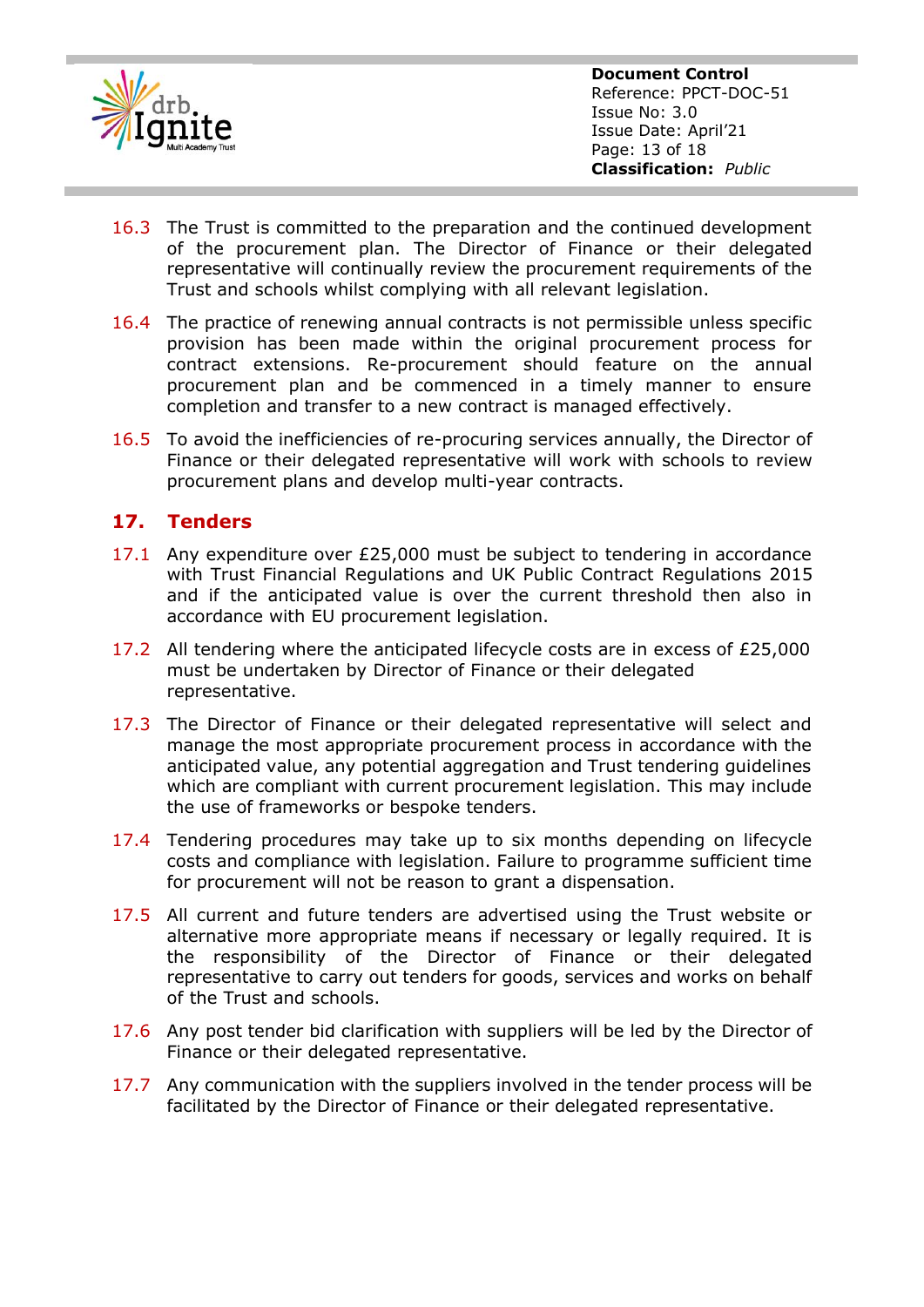

**Document Control** Reference: PPCT-DOC-51 Issue No: 3.0 Issue Date: April'21 Page: 14 of 18 **Classification:** *Public*

#### <span id="page-13-0"></span>**18. Standards of Business Conduct**

18.1 In limited circumstances, with the approval of the Chief Executive Officer, the Director of Finance may directly award certain contracts without the need to conduct a competitive process, provided that all such instances are compliant with EU and UK procurement legislation and the circumstances are subsequently reported to the Finance Committee with a record of the justification for the direct awarding being retained for three years.

#### <span id="page-13-1"></span>**19. Reporting Requirements**

- 19.1 For all contracts between £25,000 and £100,000 (excluding VAT) the decision and criteria should be reported to the Finance Committee
- 19.2 For all contracts in excess of £100,000 (excluding VAT) a report should be prepared for the Trust Board, highlighting the relevant issues and recommending a decision.
- 19.3 All contracts whose value is over £100,000 (excluding VAT) must be authorised by the Trust Board. In cases where, due to the timing of the Board meetings, this would not be practicable, and any undue delay would cause significant operational issues, the Chief Executive Officer acting jointly with the Chair of the Trust Board may accept a tender in excess of £100,000 but this must be reported to the next meeting of the Trust Board.
- 19.4 The Director of Finance or their delegated representative is required to complete a tender report for all tenders in accordance with EU procurement legislation.

#### <span id="page-13-2"></span>**20. Contracts Register**

20.1 The Director of Finance or their delegated representative will maintain a contract register detailing all procurement activity undertaken, with a value over £25,000, which records all related documentation, details of the winning bidder, price, duration of the contract and the procurement process followed.

#### <span id="page-13-3"></span>**21. Equal Treatment of Suppliers**

- 21.1 One of the key principals of procurement legislation is that all suppliers are treated equally in any competitive process regardless of value. They should have the same availability of access to specifications, plans, Trust staff time, facilities, etc.
- 21.2 Evaluation criteria should be decided in advance and made available in full to suppliers to show they will be treated fairly.
- 21.3 All bidders are entitled to be debriefed at the end of the process and informed of the winning bidder.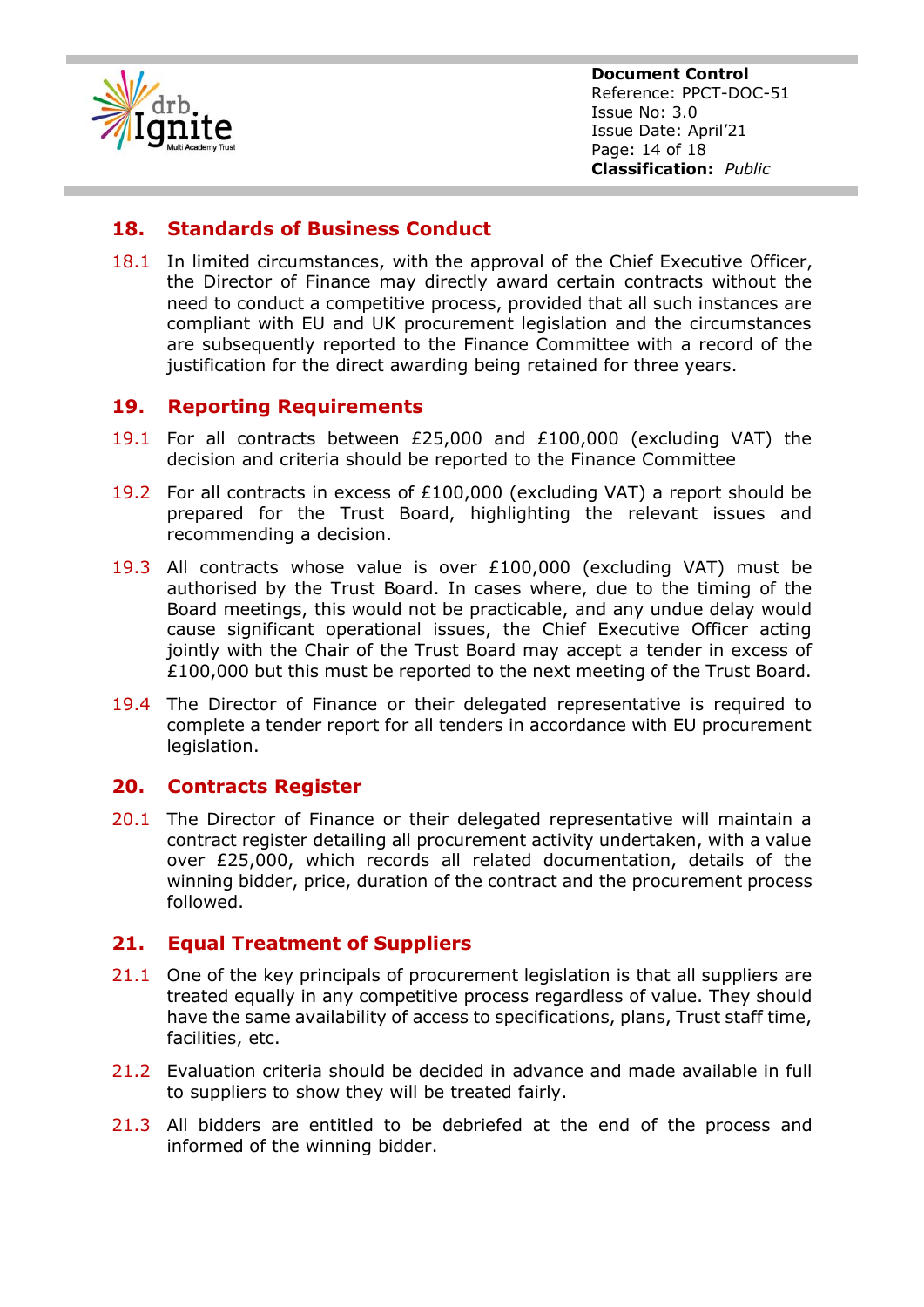

**Document Control** Reference: PPCT-DOC-51 Issue No: 3.0 Issue Date: April'21 Page: 15 of 18 **Classification:** *Public*

21.4 Any discussions and or correspondence prior to the conclusion of procurement should be on a 'without commitment' basis and this phrase should be clearly stated on any such correspondence. The contract offer or purchase order should be the only point at which commitment is made.

#### <span id="page-14-0"></span>**22. The Bribery Act 2010**

22.1 All staff should also be aware of The Bribery Act 2010, which came into force in April 2011. The Trust, its employees and contractors/bidders are all covered by the Act. To meet our obligations under the Act, the Trust has a Gifts, Hospitality and Bribery Policy and all employees involved in procurement should be familiar with the policy.

#### <span id="page-14-1"></span>**23. Acceptance of Gifts and Hospitality**

23.1 The Trust's policy is not to accept any form of gift or hospitality from suppliers: full details and guidance are included in the Trust Gifts, Hospitality and Bribery Policy.

### <span id="page-14-2"></span>**24. Confidentiality (FOI)**

- 24.1 The Freedom of Information Act 2000 gives the public and potential suppliers the right to request certain information regarding school and Trust policy purchasing. All such requests should be handled in accordance with the Trust policy.
- 24.2 As part of the process for providing quotations and tenders, the Trust requires all bidders to identify confidential information which they would not want the Trust to disclose in response to a freedom of information request.

#### <span id="page-14-3"></span>**25. Information Security**

- 25.1 All suppliers or third parties that require access to the Trust or school information systems as part of the service they provide must comply with data protection legislation and safeguarding policies.
- 25.2 Staff responsible for agreeing maintenance and support contracts where access is required must ensure that prior to the contracts being signed that suppliers/third parties meet the data protection legislation and safeguarding policies.
- 25.3 In the event of the contract being transferred or terminated, appropriate provision must be in place to ensure the continued security of information and systems. Suppliers/third parties will be asked, where appropriate to demonstrate their compliance with the policies.

#### <span id="page-14-4"></span>**26. Leases**

26.1 The Trust should not enter into any finance lease as this would be contravention of the requirements of the Academies Financial Handbook.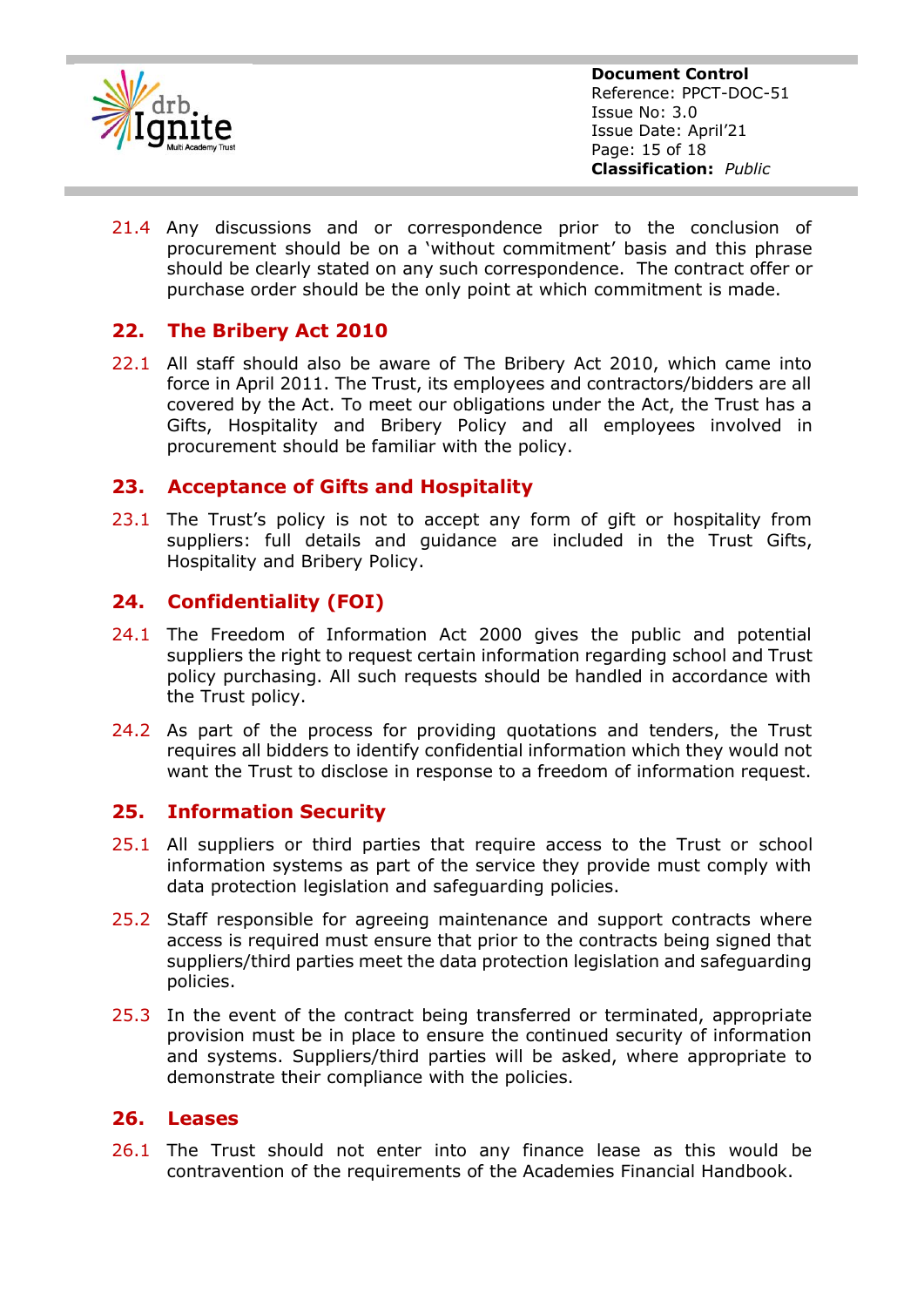

**Document Control** Reference: PPCT-DOC-51 Issue No: 3.0 Issue Date: April'21 Page: 16 of 18 **Classification:** *Public*

26.2 The Trust may enter into operating leases; however, this is subject to the approval of the Director of Finance.

#### <span id="page-15-0"></span>**27. Payment in Advance**

27.1 With the exception of some software licenses, payment should not be made in advance of receipt of goods, services, works or consultancy. If a supplier requests payment in advance this should be discussed with an approval sought from the Director of Finance.

#### <span id="page-15-1"></span>**28. Health and Safety**

- 28.1 When procuring any goods, services or works, employees must ensure that checks are made to confirm that the suppliers are suitably experienced and qualified to undertake the work required.
- 28.2 Where buildings or maintenance work is planned, suitable risk assessments and/or method statements must be in place and if required school change approval must be sought.
- 28.3 All services, supply and works procured by the Trust must comply with the relevant UK and European health and safety legislation in force at the time the items are procured.
- 28.4 Where required by legislation, products (including used or refurbished products) must comply with the relevant UK and European Laws on the design, supply, and operation of products.

#### <span id="page-15-2"></span>**29. Separation of Duties**

- 29.1 There are a number of processes in purchasing goods and services. There must be adequate separation of duties to ensure that the process of ordering goods, services and works, checking receipt/completion and authorising of payment is not the responsibility of one person. In some smaller schools this may be difficult; however, in all cases the appropriate guidance must be followed.
- 29.2 Where the Director of Finance or their delegated representative undertake tendering exercises, either on behalf of a school or for the Trust, the receipt and custody of tenders prior to opening must be separated from the specification, selection and evaluation. Contract awards subject to tendering will be subject to approval of the procurement procedure undertaken and in accordance with the Scheme of Delegation.

#### <span id="page-15-3"></span>**30. Retention of Documents**

30.1 All documentation and communication (including emails) relating to purchases or tenders with a value over £5,000 should be referenced with a Unique Reference Number. This will enable easy location of all electronic records relating to a purchase for audit purposes.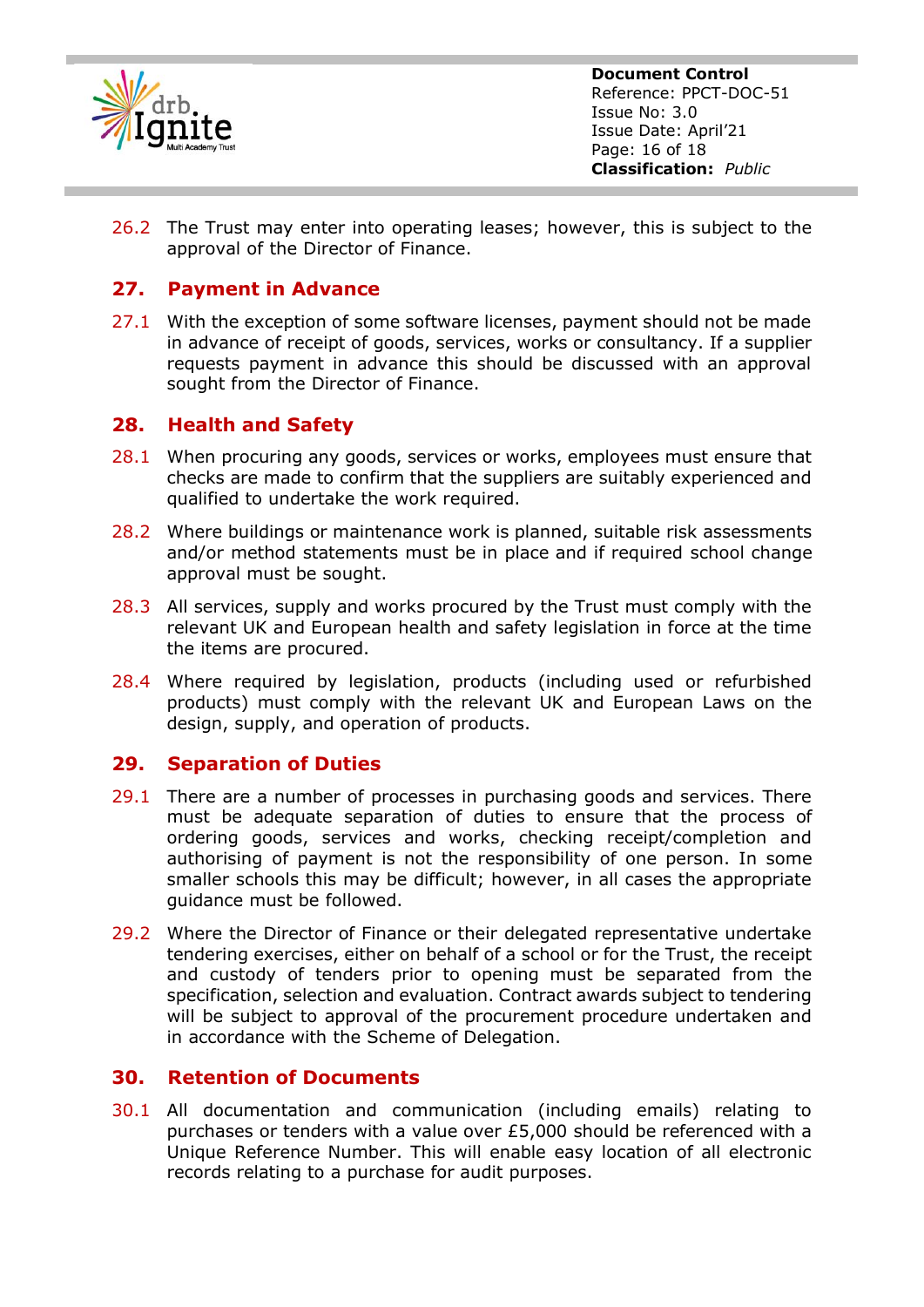

- 30.2 Tender or quotation documentation should be retained for a minimum of five years from the date of the end of the contract. Documentation may be retained electronically rather than in hard copy, however it must be readily accessible for audit or other purposes if required.
- 30.3 The Central Finance Team are required to maintain a contract register for all purchases with lifecycle costs of over £25,000.
- 30.4 Where the procurement is undertaken on behalf of the school by the Director of Finance or their delegated representative, all documentation in relation to the procurement process will be retained centrally. Schools need not hold local copies and can rely on notification from the Director of Finance that the Trust financial regulations and relevant procurement legislation has been complied with. The records held centrally are available should auditors wish to inspect them.

#### <span id="page-16-0"></span>**31. Travel and Accommodation**

31.1 All travel and accommodation should be purchased in accordance with the Business Expenses Policy and the cost claimed back through the staff expenses procedure.

#### <span id="page-16-1"></span>**32. Disposal of Redundant Equipment**

- 32.1 Wherever possible where equipment is no longer required by a school or the Trust, alternative internal uses should be sought, however where this is not possible or there is no interest then it is permissible to dispose of by sale to suppliers or the general public.
- 32.2 In all cases where external disposal is proposed this must be carried out with the approval of the Director of Finance. Disposals must be also be in accordance with the Fixed Asset and Inventory Policy.
- 32.3 Any proposed disposal/sale must comply with the current Waste Electrical and Electronic Equipment (WEEE) regulations. Where appropriate and secure, items being disposed of can be offered to other schools outside of the Trust or to families of Trust school pupils. Any IT equipment will be factory reset and wiped by school ICT technicians to comply with GDPR policy. If this is not appropriate, then the services of a professional technology wate disposal / recycling company will be used to dispose of equipment in the most environmentally friendly way possible.

#### <span id="page-16-2"></span>**33. Monitoring and Audit**

33.1 The Trust and schools are subject to scrutiny by internal and external auditors as well as the ESFA and other government departments/organisations. It is the responsibility of everyone involved in the purchasing process to ensure that they compliant with current policies, procedures, guidance and legislation.